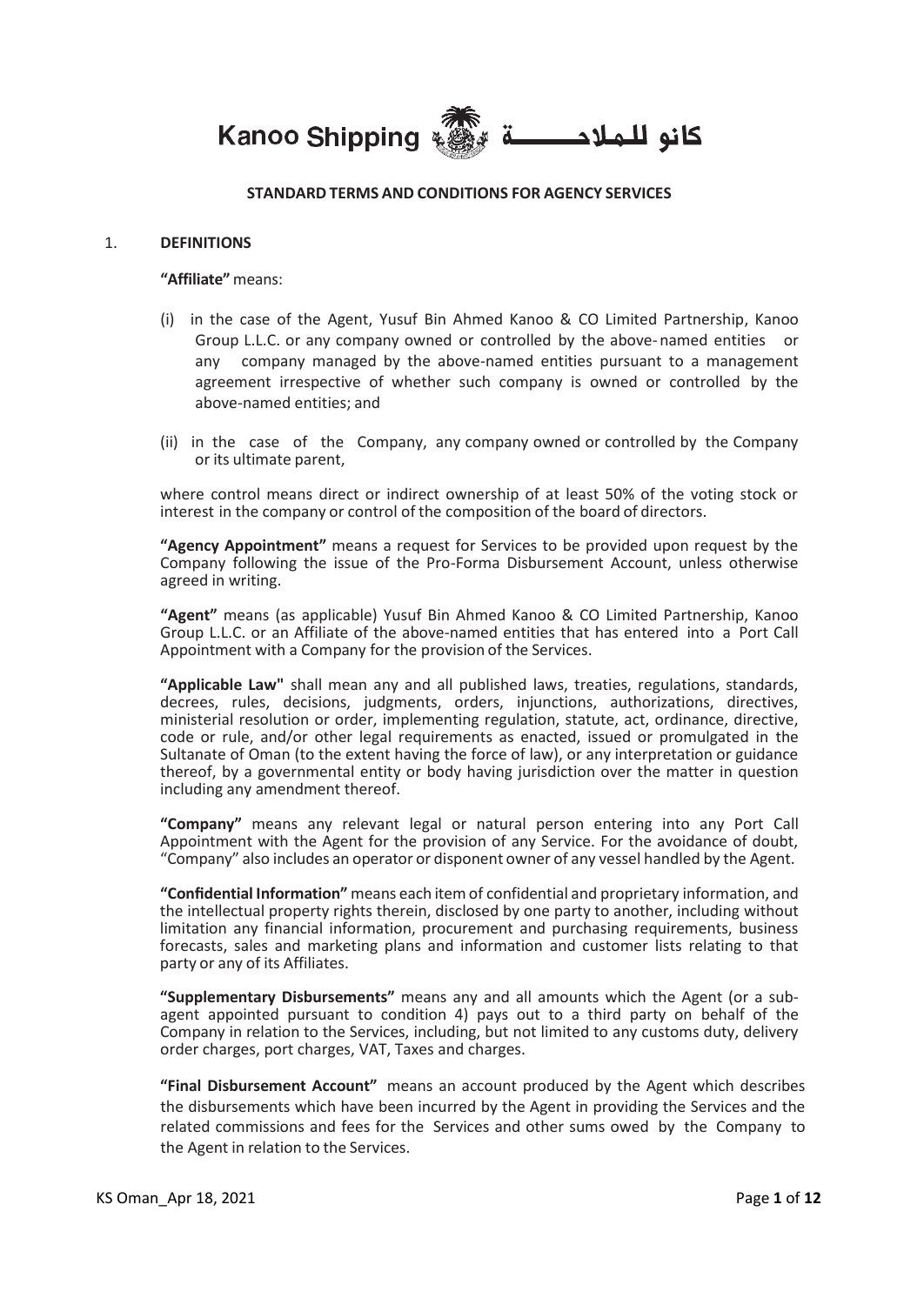**"Force Majeure"** shall have the meaning given to it in condition 13.

**"Port Call Appointment"** means any agreement for the provision of Services entered into, between the Agent and the Company, upon acceptance of these Standard Terms and Conditions, as amended from time to time, which is formed following the acceptance of an Agency Appointment by the Agent.

**"Pre-funding"** shall have the meaning given to it in condition 6.

**"Pro-forma Disbursement Account"** means a non-binding estimated account produced by the Agent based upon the Services initially requested by the Company and which set out the estimated disbursements which will be incurred by the Agent in providing the Services and the related estimated commissions and fees that will be charged by the Agent for the provision of the Services.

"**Public Official**" means:

- (i) any official or employee of any government agency or government-owned or controlled enterprise;
- (ii) any person performing a public function;
- (iii) any official or employee of a public internationalorganization;
- (iv) any candidate for political office; or
- (v) any political party or
- (v i) an official of a political party

**"Revised Disbursement Account"** means a revised estimate of disbursements and the related estimated commissions and fees that will be charged by the Agent for the provision of the Services, which is issued after the Services have commenced, and/or after the Pro-forma Disbursement Account has been submitted, due to an increase in time or relevant port/service tariff or due to other variations to the scope of Services.

**"Services"** means all or some of the services which are agreed to be provided by the Agent to the Company pursuant to any Port Call Appointment.

**"Tax Invoice"** means an invoice or other document issued by Agent to the Company in respect of the Services supplied, which meets all of the requirements under Applicable Law, which would provide the Company a right to claim a tax credit for VAT purposes.

#### **2. APPOINTMENT AND SCOPE OF WORK**

- 2.1 Following an initial request for Services by the Company, the Agent will issue a Pro-forma Disbursement Account relating to the Services requested.
- 2.2 If the Company wishes the Agent to provide the Services, it will issue an Agency Appointment. The Port Call Appointment shall be formed when the Agent confirms its acceptance in writing of an Agency Appointment. In such circumstances, the Company appoints the Agent to provide the Services described in the Agency Appointment or otherwise agreed to be provided by the Agent to the Company, in consideration of payment by the Company of the applicable commissions, fees and disbursements.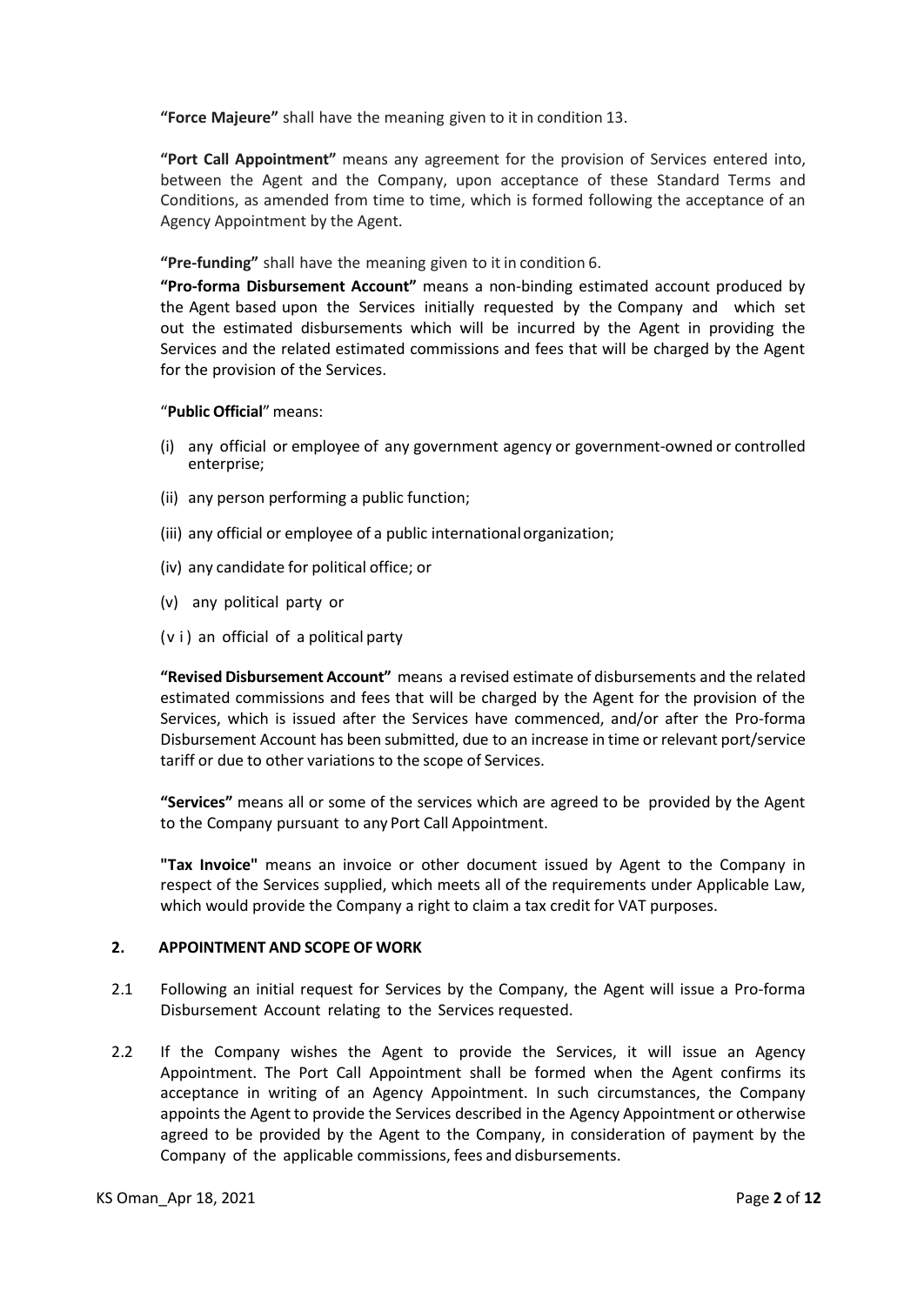2.3 Each Port Call Appointment forms a separate contract between the Agent and the Company (subject to terms of these Standard Terms and Conditions), and no Agent Affiliate or Company Affiliate shall in any event be jointly and severally liable for any obligations under any Port Call Appointment, unless otherwise is explicitly stated in these Standard Terms and Conditions.

# **3. AGENT'S OBLIGATIONS**

- 3.1 In relation to the Services to be provided by the Agent, the Agent undertakes:
	- (a) to exercise reasonable skill and care in the performance of itsresponsibilities;
	- (b) to use reasonable endeavours to comply with the Company's reasonable requirements in relation to the performance of the Services; and
	- (c) in consultation with the Company, to recommend and/or appoint on the Company's behalf stevedores, watchmen, tallymen, hauliers and other third party suppliers (each a "Service Provider" and the services to be provided by the Service Provider to Company to be known as **"Service Provider Services**").
- 3.2 Where the Agent appoints a Service Provider on the Company's behalf, it will do so in the capacity as the Company's agent and the Agent will not have any responsibility for the performance of or negligent acts or defaults of any such Service Provider. The Agent will provide the Company with reasonable co-operation in relation to any dispute between the Company and the Service Provider.

# **4. SUB-AGENTS**

4.1 The Agent shall be entitled to appoint sub-agents to perform any part of the Services. The Agent shall remain responsible for the actions of its sub-agents in relation to the Services.

# **PORT/TERMINAL AGENT**

4.2 In ports or terminals where the choice of port/terminal agent is restricted by that port or terminal, the Agent accepts no responsibility for the actions of said port/terminal agents nor can Agent accept responsibility for their commission, fees or expenses. In such circumstances the port/terminal agent will be appointed by the Agent on behalf of, and for the account of, the Company. The port/terminal agent will not be the sub-agent to theAgent.

# **5. COMPANY'SOBLIGATIONS**

- 5.1 In relation to the Services, the Company is obliged to:
	- (a) in advance of the Services to be provided, provide in writing all necessary information and documentation to the Agent in order for it to provide the Services in a timely manner; and
	- (b) pay the Pre-Funding (as described in condition 6) prior to the start of the Services and in any case provide the Agent on its request with all necessary funds to cover any fees and Disbursements.
	- (c) disclose the identity of its principal. If the Company does not disclose its principal, the Company shall be held liable as if it was the principal.

For the avoidance of doubt, the Company's obligations above apply to any operator or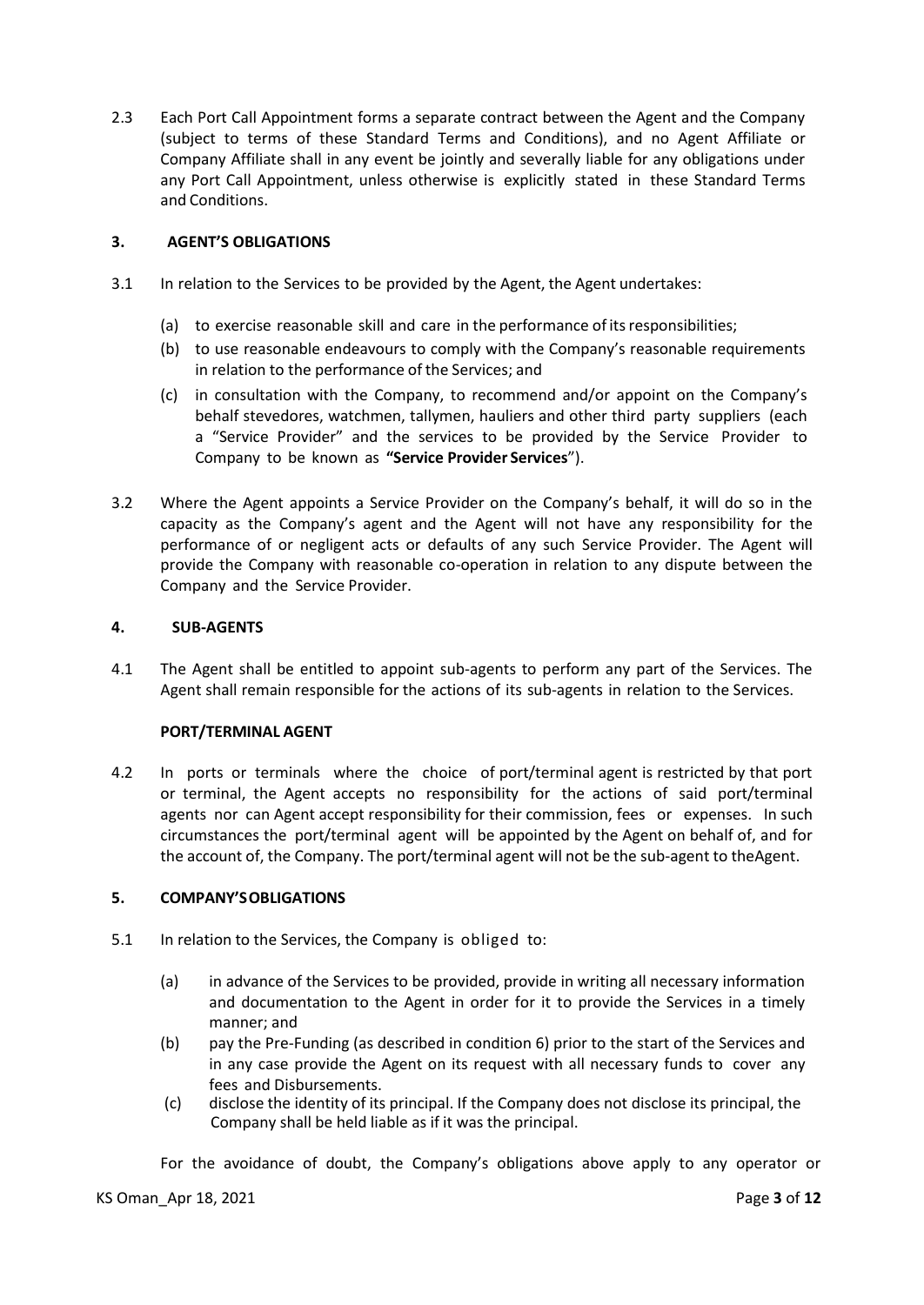disponent owner of any vessel handled by the Agent. The legal or natural person entering into any Port Call Appointment with the Agent for the provision of any Service is obliged topay the Agent.

### **6. REMUNERATION**

- 6.1 The Company agrees to pay to the Agent, as consideration for the Services provided by the Agent, the commissions and fees agreed between the parties. Payments for the Services rendered by the Agent shall be made by the Company in local currencies in accordance with the terms agreed to by the Agent.
- 6.2 The Company must pay to the Agent one hundred percent (100%) of the value of the Proforma Disbursement Account or such other percentage value as may be agreed between the Company and the Agent before the Agent commences the Services (with any sum paid in advance by the Company known as the "Pre-funding").
- 6.3 Should the Company fail to pay the Pre-funding to the Agent at the agreed level in cleared funds, the Agent shall be entitled to refuse to provide some or all of the Services. I f the Agent does provide some or all of the Services despite the Company's failure to pay the agreed Prefunding, the Company will remain liable to pay the Agent all fees, commissions and disbursements in relation to the Services.
- 6.4 Should the scope of the Services increase following the formation of the Port Call Appointment, or if it appears that the Pre-funding will be lower than the actual disbursements and commissions, the Agent shall be entitled to issue one or more Revised Disbursement Accounts specifying a further sum which is required to be paid by the Company prior to the provision of the relevant Services. The Company shall pay such amounts specified in the Revised Disbursement Account, prior to the vessel's departure from the port, and such sums shall be deemed to be part of the Pre-funding.
- 6.5 After completion of the Services, the Agent shall submit to the Company a Final Disbursement Account, within thirty (30) days of the vessel sailing, taking into account any Pre- funding which has been received by the Company in cleared funds. The Company shall pay any such balance stated in the Final Disbursement Account. Any commissions, fees, disbursements and/or other sums owed by the Company which become due following the issue of the Final Disbursement Account shall also be payable by the Company to the Agent. If the sums due by the Company to the Agent are lower than the level of Pre-funding obtained in clear funds by the Agent, the Agent shall reimburse such excess to the Company.
- 6.6 All invoices issued by the Agent shall be payable by the Company within thirty (30) days of the date of the invoice, unless otherwise agreed by the parties. Each Pro-forma Disbursement Account, Revised Disbursement Account and Final Disbursement Account shall be deemed to be invoices and therefore payable as described in this condition 6.6.
- 6.7 Save for taxes on the Agent's income, the Company is responsible for all taxes, charges, customs duties, levies, and other fees or charges of any kind payable to any governmental, fiscal or taxing authority anywhere in relation to the provision of the Services, including any compulsory unrequited payment to a government ("Taxes"). For the avoidance of doubt, the Company shall pay any value added tax, if applicable, which the Agent is obliged to add to its commissions and fees.
- 6.8 All sums payable by Company to the Agent are exclusive of value added tax, sales or use tax or any similar tax under Applicable Law ("VAT"). Where Agent provides services to the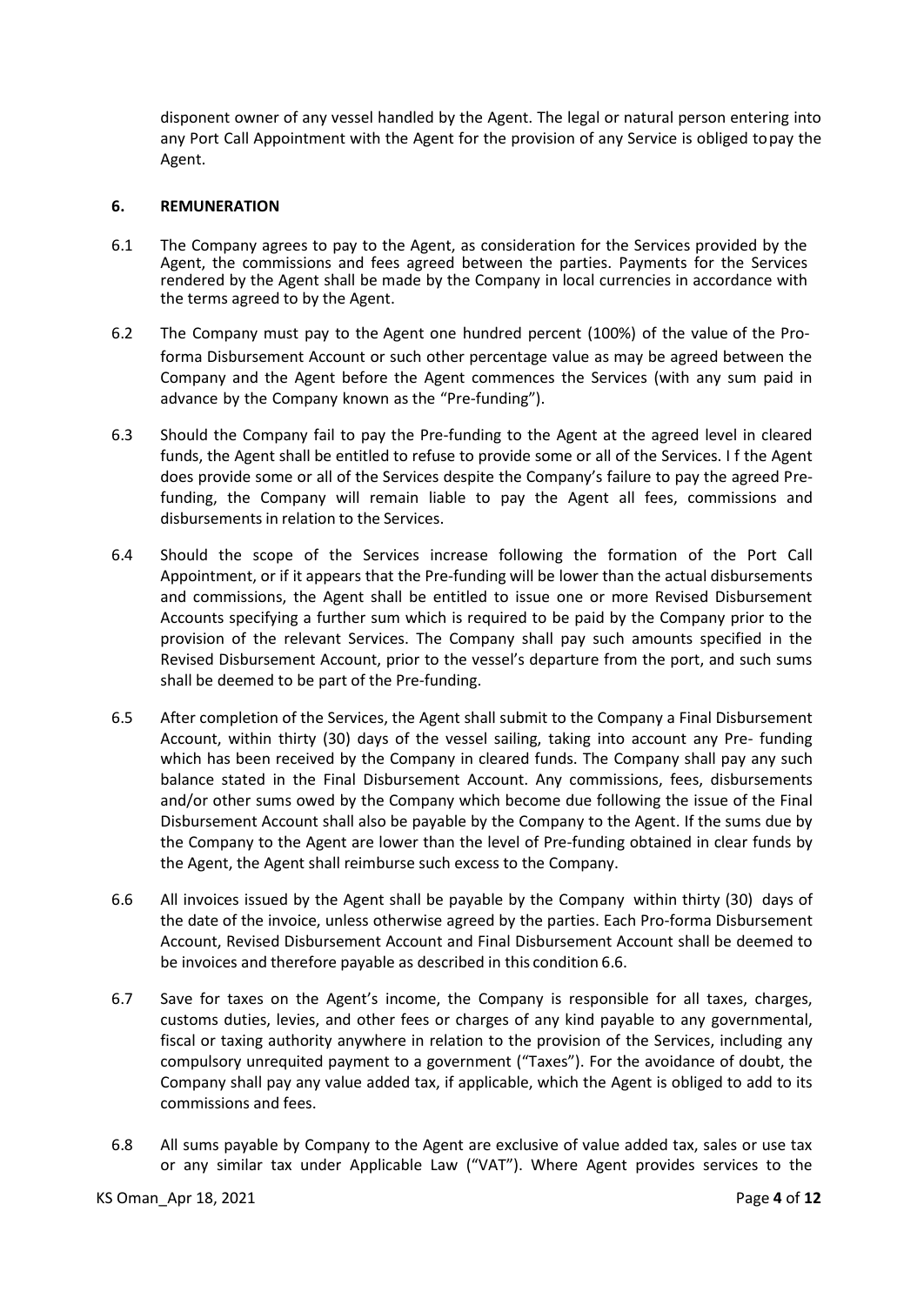Company determined by Agent to be subject to VAT, or are subsequently determined by any government authority to be subject to VAT, for which Agent is required to account to the relevant government authority, Agent has the right to charge, and Company shall subject to the receipt of a valid Tax Invoice, be liable to pay, an additional amount equal to the VAT chargeable with respect to that supply.

- 6.9 Company may withhold (deduct) from any payment to Agent such sums representing any Taxes that the Company is obliged to withhold under Applicable Law. The Company shall settle such Taxes with the appropriate authorities under Applicable Law. Company shall: (i) promptly notify Agent upon becoming aware that it must make a deduction (or of any change in rate or basis of a deduction); and (ii) on Agent's demand, deliver to Agent evidence reasonably satisfactory to Agent that the deduction has been made and (as applicable) any appropriate payment paid to the relevant taxing authority. Agent and Company shall cooperate in completing any procedural formalities necessary for Company to obtain authorization to make a payment without a deduction.
- 6.10 If Agent is eligible for any reduced rate of withholding tax, Agent will first provide Company with appropriate substantiation documentation required under Applicable Law. In the absence of:
	- (a) Company's receipt of such documentation in compliance with Applicable Law; or
	- (b) Agent's completion of any other procedural formalities necessary to qualify for a reduced rate or exemption from withholding tax, the full withholding tax rate applies.
- 6.11 The Company shall fully indemnify the Agent in respect of any claims or expenses incurred in connection with such Taxes, including, but not limited to, any sum which is paid to a relevant authority on the Company's behalf by the Agent.
- 6.12 The Agent shall be entitled to claim and recover a recovery fee of four percent (4%) per annum above the base lending rate of Barclays Bank plc (before as well as after judgement) on any overdue payment. The recovery fee shall accrue on a daily basis from the due date until payment in full is received by the Agent. The Agent shall be entitled to claim and recover all costs and expenses, on a full indemnity basis, in the collection of payments due.
- 6.13 If:
	- (a) any fees, commission, disbursements or expenses due from the Company to the Agent under any Port Call Appointment remain outstanding following the expiry of the period for payment of such invoices; and

the Agent or any Affiliate of the Agent is in possession of funds belonging to the Company in any jurisdiction regardless of whether such funds were paid to the Agent or the relevant Affiliate of the Agent in connection with the relevant Port Call Appointment,

then the Agent and such Affiliate of the Agent may, at any time, set off such funds against the due and unpaid fees, commission, or Disbursements outstanding under the Port Call Appointment.

- 6.14 If:
	- (a) the Agent or any Affiliate of the Agent is in possession of funds paid by the Company to the Agent or any Affiliate of the Agent under or in connection with a Port Call Appointment; and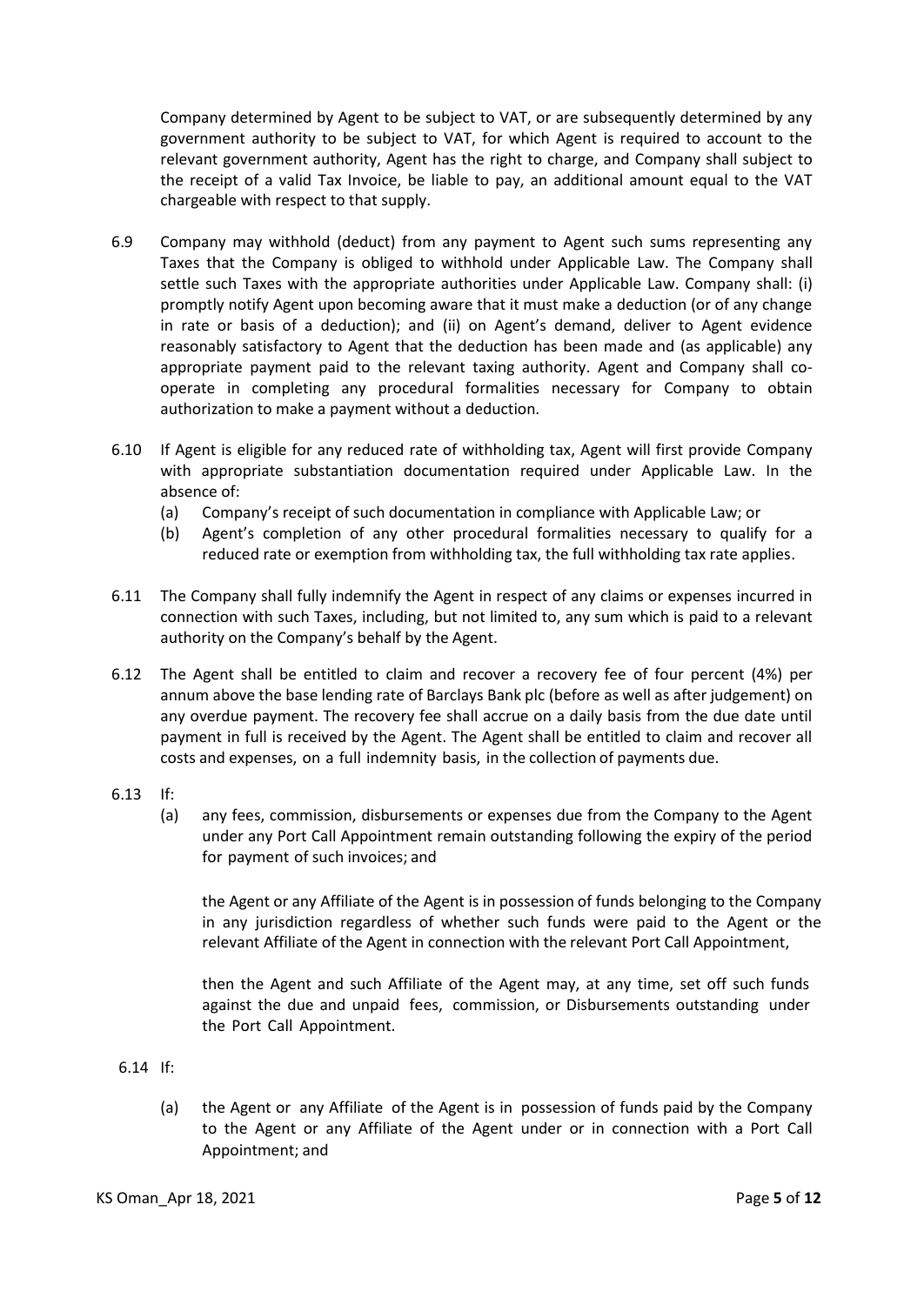(b) any sums, fees, payments, commissions, disbursements or expenses due from the Company to the Agent or any Affiliate of the Agent under any other contractual arrangement are outstanding,

then the Agent and/or such Affiliate of the Agent may, at any time, set off such funds against the due sums, fees, payments, commission, disbursements or expenses outstanding under the other contractual arrangement. Where the funds for such set off are not sufficient for the Agent to pay for actual or anticipated disbursements, the Agent shall be entitled to refuse to provide some or all of the Services until the Company provides additional Prefunding.

# **7 LIMITATION OF LIABILITY**

- 7.1 Subject to condition 7.2, under no circumstances shall either party or any of their Affiliates be liable to the other for any of the following types of loss or damage arising under or in relation to these Standard Terms and Conditions or any Port Call Appointment (whether arising from breach of contract, misrepresentation (whether tortious or statutory), tort (including but not limited to negligence), breach of statutory duty, or otherwise):
	- (a) any loss of profits, business, contracts, anticipated savings, goodwill, or revenue, any wasted expenditure, any loss of market, any loss or expense arising from detention or delay of a vessel or any loss or corruption of data (regardless of whether any of these types of loss or damage are direct, indirect or consequential); or
	- (b) any indirect or consequential loss or damage whatsoever, even if the parties were aware that such loss or damage might be incurred.
- 7.2 Nothing in any Port Call Appointment or in these Standard Terms and Conditions excludes or limits the liability of either party:
	- (a) for death or personal injury caused by negligence;
	- (b) for fraud or fraudulent misrepresentation; or
	- (c) for any liability which cannot be limited or excluded by Applicable Law.
- 7.3 Subject to condition 7.2, the Agent's and all of its Affiliate's total liability whether in contract, tort (including negligence or breach of statutory duty), misrepresentation, restitution or otherwise arising in connection with the performance or contemplated performance of any Port Call Appointment shall not in any circumstances exceed, per occurrence or series of related occurrences, the amount of the direct loss incurred by the Company or a multiple of five times the Agent's total fee for the Services for that particular Port Call Appointment, whichever is the lesser amount.
- 7.4 The Agent and its Affiliates shall not be liable for any loss or damage (however caused) to cargo, vessels or other items which are placed in the Agent's or a sub-agents possession or control, except where such loss or damage is caused by the gross negligence or willful misconduct of the Agent or that Affiliate (as applicable).
- 7.5 Any claims against the Agent by the Company must be notified to the Agent as soon as reasonably practicable following the Company becoming aware of such claims. Any claim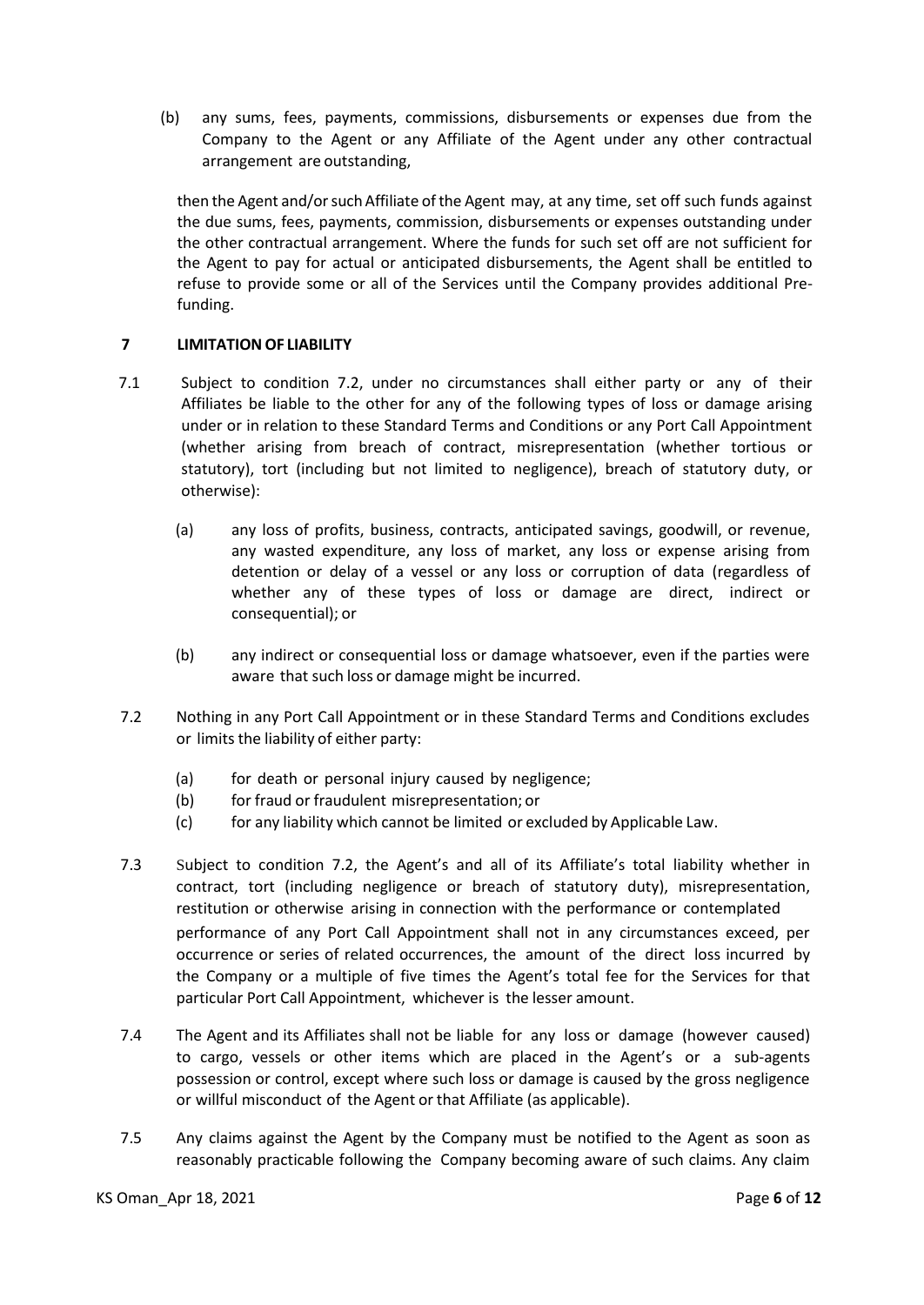by the Company against the Agent or the Agent's Affiliates shall be deemed to be waived and time barred one (1) year from the event giving rise to such claims and the Agent and the Agent's Affiliates shall be discharged from all liability whatsoever to the Company.

- 7.6 Subject to conditions 7.2 and 7.3, where loss, damage, cost or expense is suffered or incurred by the Company due to the gross negligence or willful misconduct of the Agent and another party or parties, the Agent's liability is limited to its proportionate share of responsibility for loss, damage, costs and expenses suffered or incurred by the Company, having regard to the extent that any other party or parties has contributed to or is culpable for such loss, damage, costs and expenses irrespective of any exclusion agreed between the Company and any other person or the ability of such other person to satisfy its liability to the Company.
- 7.7 It is hereby expressly agreed that no employee of the Agent (including every sub-contractor from time to time employed by the Agent) shall in any circumstances whatsoever be under any liability whatsoever to the Company for any expense, loss, damage or delay of whatsoever kind arising or resulting directly or indirectly from any act, neglect, or default on its part while acting in the course of or in connection with its employment and, without prejudice to the generality of the foregoing provisions in this condition 7, every exemption, limitation, condition and liberty herein contained and every right, exemption from liability, defense and immunity of whatsoever nature applicable to the Agent or to which the Agent is entitled hereunder shall also be available and shall extend to protect every such employee or sub-contractor acting as aforesaid and for the purpose of all the foregoing provisions of this condition 7 the Agent is or shall be deemed to be acting as agent or trustee on behalf of and for the benefit of all persons who are or might be its servants or agents from time to time (including sub-contractors as aforesaid) and all such persons shall to this extent be or be deemed to be parties to this Agreement.

# **8 INDEMNITIES**

8.1 Each party shall indemnify the other party against all liabilities, costs, expenses, damages and losses suffered or incurred by the other party arising out of or in connection with any death, personal injury or damage to property arising out of, or in connection with the acts or omissions of the de faulting party, its employees, agents or subcontractors.

The Company shall at all times indemnify the Agent, the Agent's Affiliates and employees and hold them harmless against all claims, charges, losses, damages and expenses which it may incur in connection with the Service Provider Services (including but not limited to any claim made by a Service Provider) or the performance by the Agent of the Services, unless any such claims, charges, losses, damages and expenses arises directly by reason of the willful misconduct or gross negligence of the Agent or the relevant Affiliate. If requested to do so by the Agent, the Company shall take over the conduct of any claim or dispute which may arise between the Agent (or an Affiliate of the Agent) and any third party which is subject to the indemnity in this condition 8.2.

8.2 In the event of a claim being pursued against the Agent arising from the operations of the vessel, you, the Company, as the Agent's principal and/or appointing party, will assume the full handling of the claim from the outset. This will include the appointment of a lawyer and/or other experts to defend the Agent's interests at the Company's cost, and the provision of a letter of undertaking for the full value of the claim and costs provided either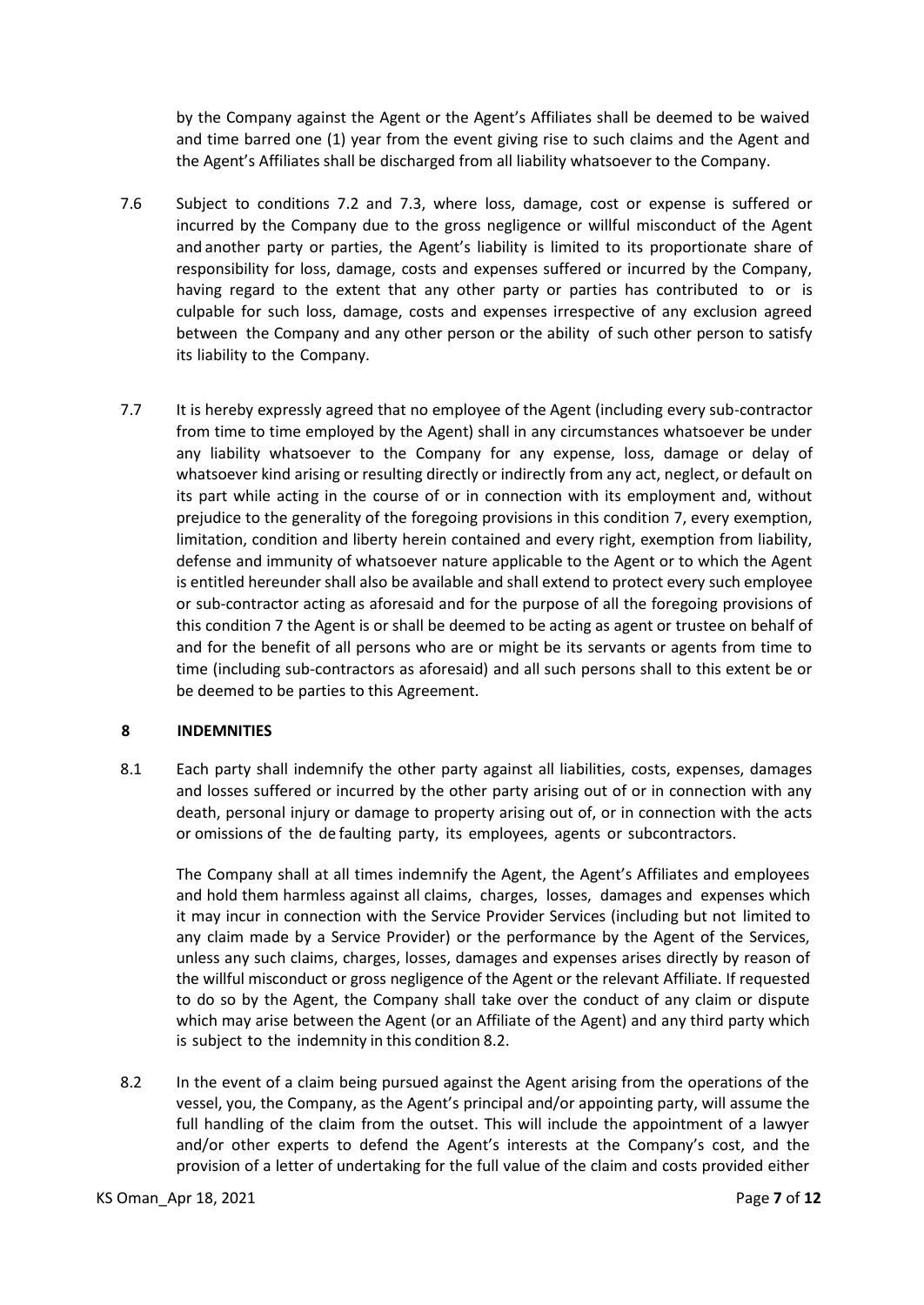by a protection and indemnity ("P&I") club within the International Group, or a letter of undertaking provided by the Company and endorsed by a first class bank.

- 8.3 If the Agent (or a sub-agent appointed pursuant to condition 4) at any time provides any bond, guarantee or other form of security to any customs or other local authorities in any country in connection with the Services provided, the Company shall indemnify the Agent and hold it harmless from any claims made in relation to such bond, guarantee or other form of security, unless any such claim arises directly by reason of the willful misconduct or gross negligence of the Agent.
- 8.4 If the Agent (or a sub-agent appointed pursuant to condition 4) finds itself jointly or severally liable for any liabilities of the Company or any other party seeks to hold it liable for any liabilities of the Company, then the Company shall indemnify the Agent and hold it harmless for any claims made in respect thereof and shall not in any way assert any claim for a contribution from the Agent.

### **9. INSURANCES**

- 9.1 The liabilities assumed by the Agent on the provision of the Services shall be covered by a liability insurance policy on such terms with such insurers and in such amount as may reasonably be regarded as customary in the industry by a prudent provider ofsuch services.
- 9.2 The Company shall ensure that each of its ships, vessels and cargo and other items which are placed in the Agent's or any Service Provider's possession or control in relation to the Services, are fully insured on an insured value basis against loss, damage and destruction and are also entered with a P&I club. The Agent shall not provide or take out insurance in respect of the cargo. The Company will provide the Agent with details of the relevant insurance policies upon request.

#### **10. CONFIDENTIALITY**

- 10.1 The parties agree to keep any Confidential Information confidential, not to use it for any purpose (other than in the context of the Services to be provided) and not to disclose it without the prior written consent of the other party to any third party, unless:
	- (a) the information was public knowledge at the time of the disclosure;
	- (b) the information becomes public knowledge other than by breach of the confidentiality undertaking contained in this condition 10.1;
	- (c) the information subsequently comes lawfully into its possession from a third party; or required to do so by any laws or regulations to which the disclosing party issubject.
- 10.2 Each party shall be entitled to disclose Confidential Information to its directors, shareholders, officers, employees, advisers and consultants. The Agent may also disclose confidential information to potential assignees or transferees and may disclose confidential information for the purposes of performing its obligations under the Port Call Appointment (such as disclosing information to any sub-agents, Service Providers, Affiliates or representatives of the Agent).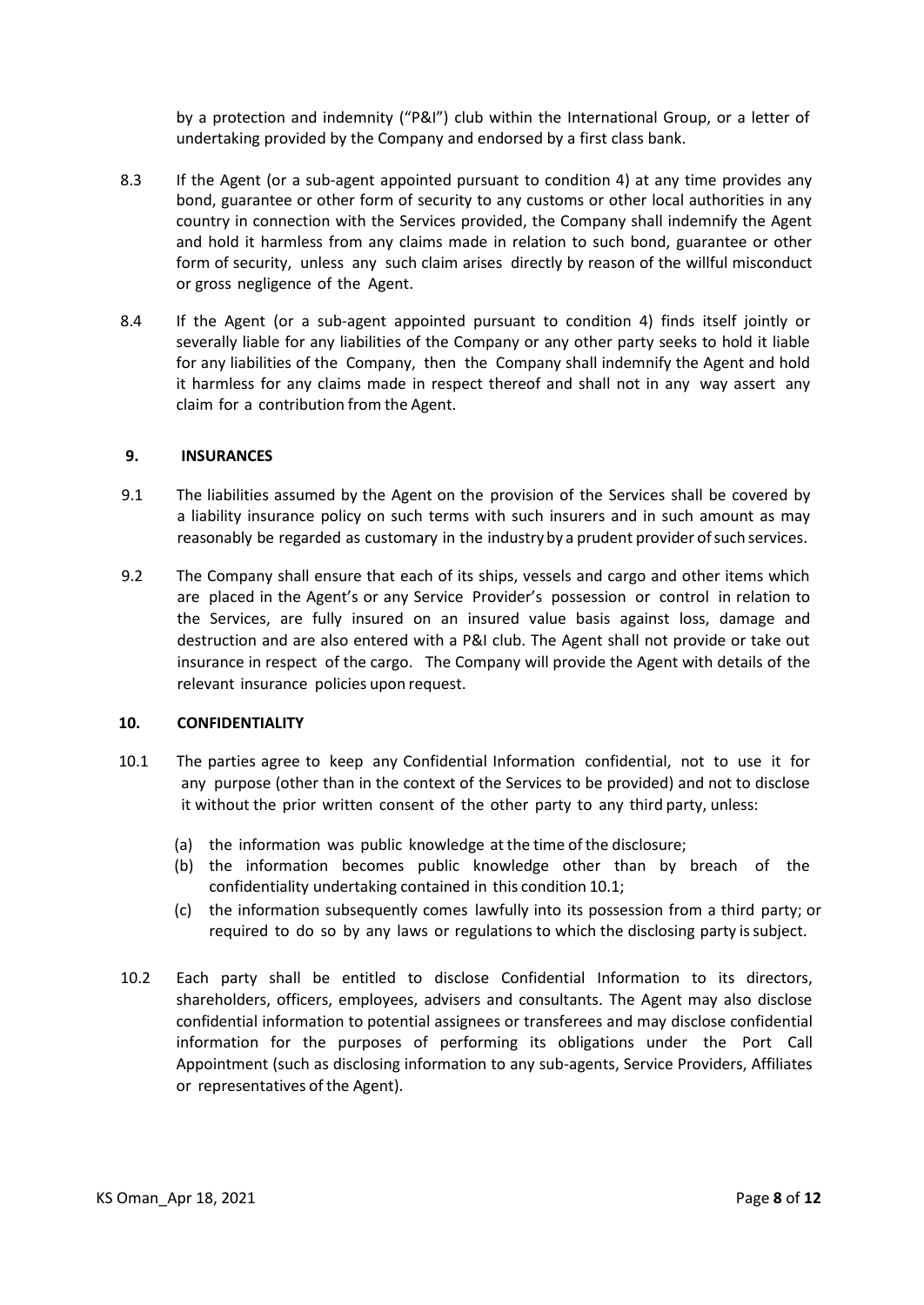# **11. ASSIGNMENT**

Neither party may assign or transfer any of its rights and obligations under any Port Call Appointment without the prior written consent of the other party, except that the Agent shall be entitled to assign or factor any debt owed to it from the Company under any Port Call Appointment to any Affiliate without further formality.

# **12. TERMINATION**

- 12.1 Either party may terminate any Port Call Appointment with immediate effect if the other party to such Port Call Appointment has committed a material breach of its obligations under such Port Call Appointment. If such breach can be remedied, termination may only take place if the party in breach has been given thirty (30) days' written notice of the breach and the breach has not been cured. Non-payment of fees, commission or disbursements due from the Company to the Agent shall amount to a material breach of a Port Call Appointment.
- 12.2 Any Port Call Appointment may be terminated with immediate effect by either party if the other party to such Port Call Appointment is declared bankrupt, becomes insolvent or is unable to pay debts as they fall due or, where the terminating party is the Agent, where the Agent reasonably believes that the Company will be declared bankrupt, become insolvent or be unable to pay debts as they fall due. In addition, either party may terminate the affected Port Call Appointment pursuant to the terms of Condition 13 and Condition 17.
- 12.3 Notwithstanding the foregoing, the Agent shall be entitled to suspend its performance under all outstanding Port Call Appointments placed pursuant to these Standard Terms and Conditions if any sum due by the Company under any Port Call Appointment is outstanding beyond the relevant due date.
- 12.4 Upon early termination of any Port Call Appointment, all disbursements and commissions accrued to that date shall become payable. If the sums due by the Company to the Agent are lower than the level of Pre-funding obtained in clear funds by the Agent, the Agent shall reimburse such excessto the Company without payment of any interest.

# **13. FORCEMAJEURE**

13.1 In relation to the provision of the Services, the obligations of the parties shall be suspended during the period if a party is prevented from complying with them by any cause beyond its reasonable control including (but not limited to) strikes, lock-outs, labour disputes, (except where such strikes, lock- outs and labour disputes relate to that party's own personnel), stoppage or restraint of labor, slowdowns, boycotts, sabotage, overburdening of any port, war (whether declared or not), riot, civil commotion, malicious damage, danger of war, acts of terrorism, civil war, compliance with any law or government order, decrees or restraints by government authorities, entry and exit restrictions, restraint of princes, rulers or people, acts of civil or military authority, quarantine, rule, regulation or direction, port security, port authorities and security restrictions in ports, accident, breakdown of plant or machinery, casualty or accident, disease, epidemic, pandemic, or any irresistible act of nature, any act of god, fire, flood, explosion, cyclone, drought storm, materials, goods or raw materials in connection with the provision of the Services.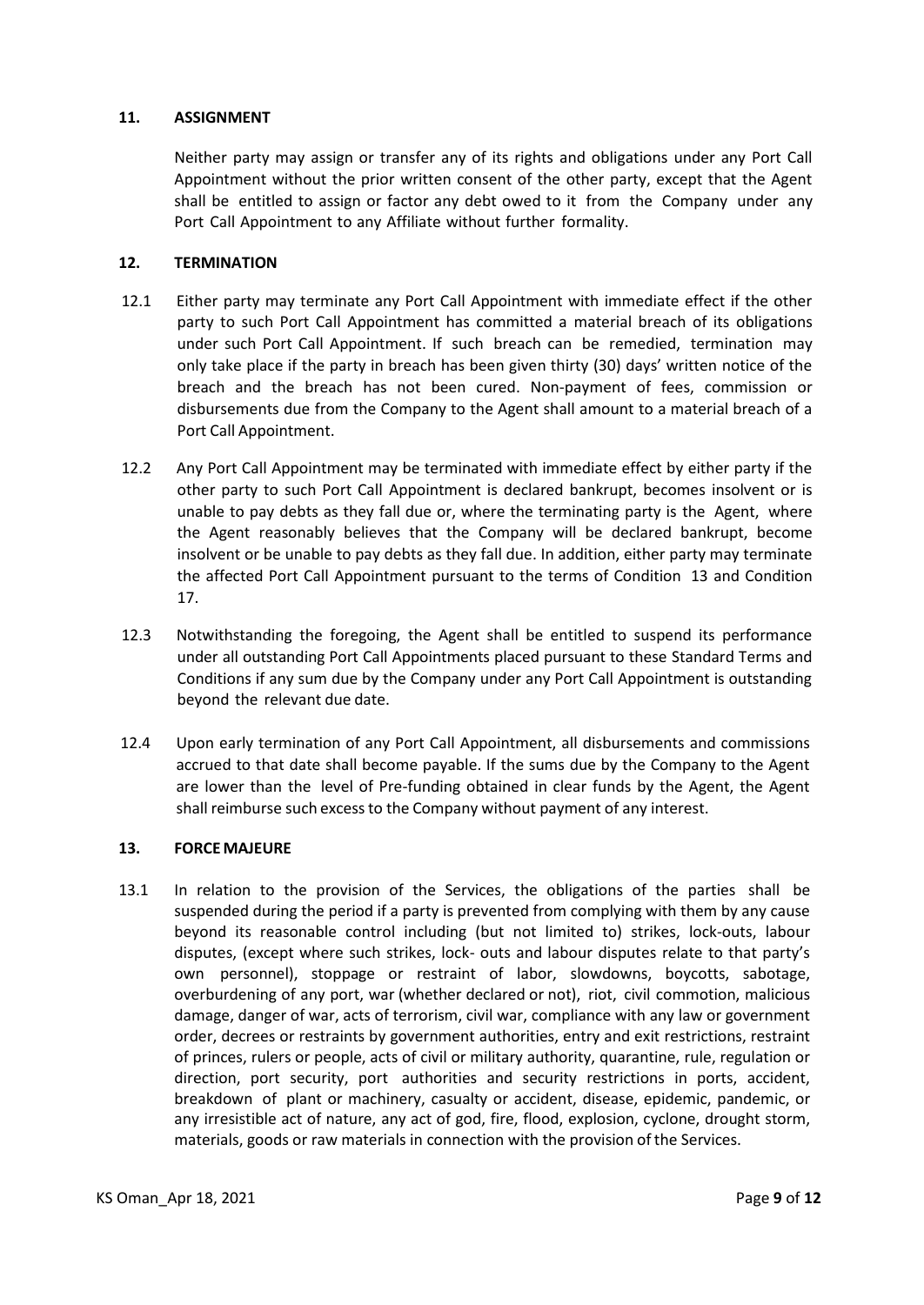13.2 In the event of either party being prevented from performing the Services, the party concerned shall give notice of suspension as soon as reasonably possible to the other party stating the date and extent of the suspension and its cause and the omission to give such notice shall forfeit the right of that party to claim suspension. Any party whose obligations have been suspended shall resume the performance of those obligations as soon as reasonably possible and shall notify the other party. However, if the suspension lasts for more than thirty (30) days, either party may terminate the relevant Port Call Appointment.

# **14. THIRD PARTY RIGHTS**

With the exception of any Affiliate of the Agent, who shall take the benefit of any right expressly stated to be for the benefit of an Affiliate of the Agent together with any protection and limitation afforded to the Agent pursuant to a Port Call Appointment (including, but not limited to, those set out in these Standard Terms and Conditions), a person who is not a party to a Port Call Appointment has no right under the Contracts (Rights of Third Parties) Act 1999 to enforce or to enjoy the benefit of any term of such Port Call Appointment. However, the terms of the Port Call Appointment (including, but not limited to, these Standard Terms and Conditions) may be varied, amended or modified without the consent of any such third party.

#### **15. NOTICES**

- 15.1 In general, communications between the parties can be undertaken electronically via electronic mail and facsimile.
- 15.2 Unless the contrary is proved, each such notice or communication shall be deemed to have been given or made and delivered, if a transmission receipt is obtained confirming the recipient's receipt of a facsimile. Electronic mail shall be deemed delivered on the second  $(2<sup>nd</sup>)$  working day after it is sent.

### **16. MISCELLANEOUS**

- 16.1 No amendment or variation of these Standard Terms and Conditions or any Port Call Appointment shall be effective unless in writing and signed by a duly authorized representative of each of the parties.
- 16.2 Any consent given by a party shall operate as a consent only for the particular matter to which it relates and in no way shall be construed as a waiver or release of any provision of any Port Call Appointment nor shall it be construed as dispensing with the necessity of obtaining the specific written consent of the relevant party in the future unless expressly so provided.
- 16.3 The failure of a party to exercise or enforce any right under any Port Call Appointment shall not be deemed to be a waiver of that right nor operate to bar the exercise or enforcement of it at any times thereafter.
- 16.4 If any part of any Port Call Appointment (including these Standard Terms and Conditions) becomes invalid, illegal or unenforceable the parties shall negotiate in good faith in order to agree the terms of a mutually satisfactory provision to be substituted for the invalid, illegal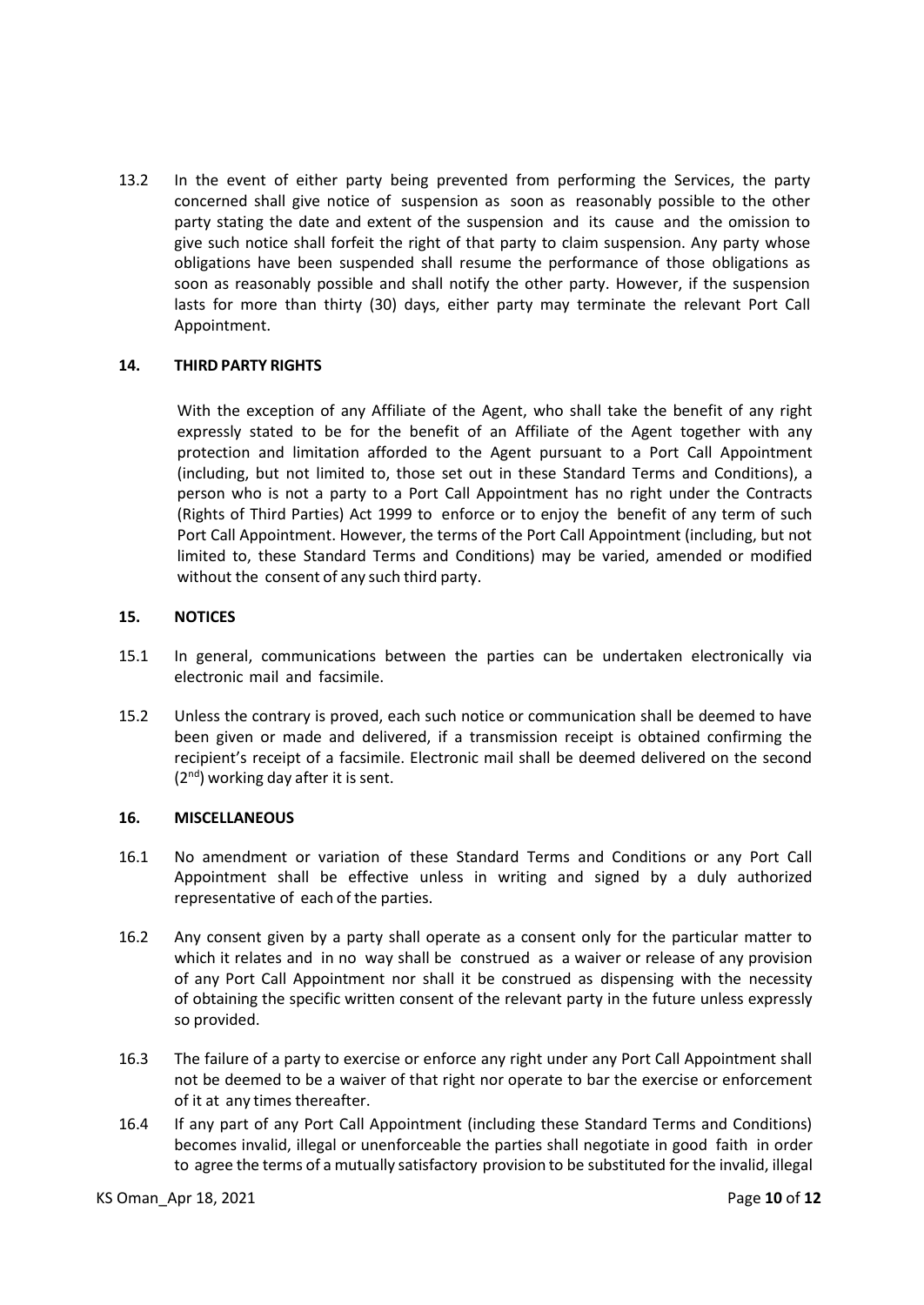or unenforceable provision which as nearly as possible gives effect to their intentions as expressed in that Port Call Appointment. Failure to agree on such a provision within six (6) months of commencement of those negotiations shall result in automatic termination of that Port Call Appointment.

## **17 ETHICAL STANDARDS**

#### **17.1 Compliance**

The parties agree that neither party shall:

- (a) offer or agree to give any person working for or engaged by the other party any gift or other consideration, which could act as an inducement or a reward for any act or omission to act in connection with this Port Call Appointment, or any other agreement between the parties;
- (b) enter into this Port Call Appointment, or any other agreement with the other party if it has knowledge that, in connection with it, any money has been, or will be, paid to any person working for or engaged by the other party or that an agreement has been reached to that effect unless (i) details of any such arrangement have been disclosed in writing to the other party prior to the execution of the agreement and (ii) approval of such arrangement by an authorized representative of the other party has been obtained;
- (c) offer, pay or promise to pay either directly or indirectly, anything of value to a Public Official in connection with any Port Call Appointment. The parties further agree that in the performance of their respective obligations under the Port Call Appointment, the parties and their respective Affiliates, sub- contractors and employees shall comply with all applicable anti-corruption laws, rules, regulations and orders of any applicable jurisdiction including, but not limited to the OECD Convention on Combating Bribery of Foreign Public Officials in International Business Transactions (or any subsequent replacement or amendment of such convention), the UK Bribery Act 2010 and the US Foreign Corrupt Practices Act of 1977. Each party shall notify the other immediately in writing with full particulars in the event of that party receiving a request from any Public Official requesting inappropriate payments in connection with a Port Call Appointment; or
- (d) take any other action which results in a breach by either party of any applicable anti-corruptionlegislation.

#### **17.2 Breach of Ethical Standards**

(a) If either party breaches condition 17.1, the other party may terminate the Port Call Appointment by written notice with immediate effect. Any termination pursuant to this condition 17.2 shall be without prejudice to any right or remedy that has already accrued, or subsequently accrues to the terminating party.

Notwithstanding anything to the contrary in these Standard Terms and Conditions or any Port Call Appointment, under no circumstances shall either party or any of their Affiliates be liable to the other for any delay or failure to perform its obligations under these Standard Terms and Conditions or any Port Call Appointment to the extent that such failure or delay arises out of or in connection